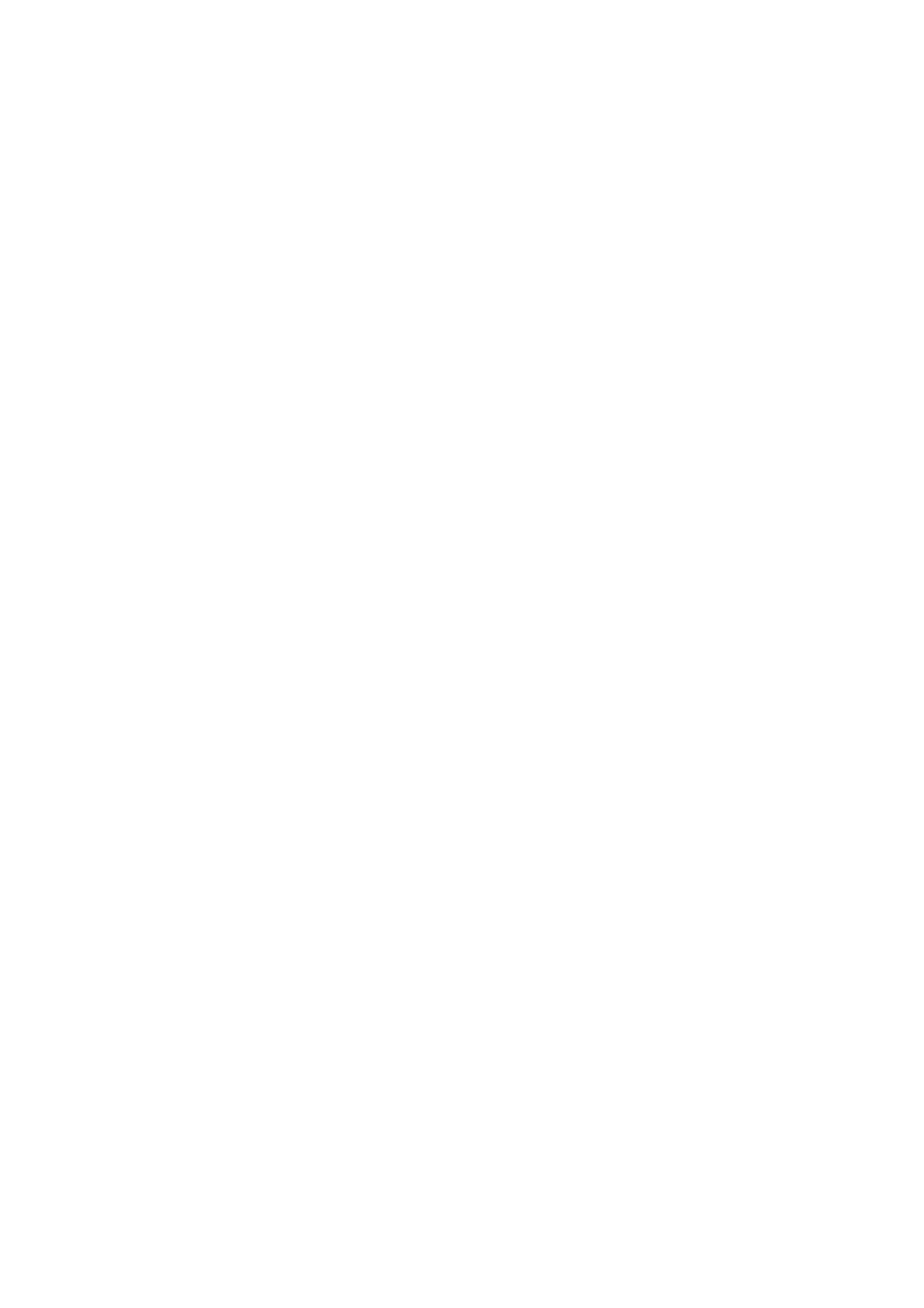## **ASCOBANS Secretariat Questionnaire on High Speed Ferries\* 2007 Reporting country: BELGIUM**

*Please return to the Secretariat (preferably by e-mail) before 29 February 2007* 

| Name/type of craft                                                                               | Route (return) | No. of round<br>trips per day   (kph/knots) | Speed | Capacity<br>(passengers/cars) | Size/tonnage | <b>Engine</b><br>power |  |  |
|--------------------------------------------------------------------------------------------------|----------------|---------------------------------------------|-------|-------------------------------|--------------|------------------------|--|--|
| For some years now, there have been no more high speed ferries operating from/to a Belgian port. |                |                                             |       |                               |              |                        |  |  |

\* All types of vessels (including hovercraft) capable of travelling at speeds in excess of 30 knots (cf. AC7 Report, item 5.3, page 8)

Report submitted by:

| Name:        | Function:       | Organisation: | Address:            | Telephone:        | Telefax:          |
|--------------|-----------------|---------------|---------------------|-------------------|-------------------|
| Jan HAELTERS | Sc. Co-operator | MUMM/RBINS    | 3e en 23e           | +32(0)59/70.01.31 | +32(0)59/70.49.35 |
|              |                 |               | Linieregimentsplein |                   |                   |
|              |                 |               | B-8400 Ostend       |                   |                   |
|              |                 |               | <b>Belaium</b>      |                   |                   |

Please return to: **CMS/ASCOBANS Secretariat, UN Campus, Hermann-Ehlers-Str. 10, 53113 Bonn, Germany Tel. +49 228 815 2416, Fax +49 228 815 2440 or preferably to** ascobans@ascobans.org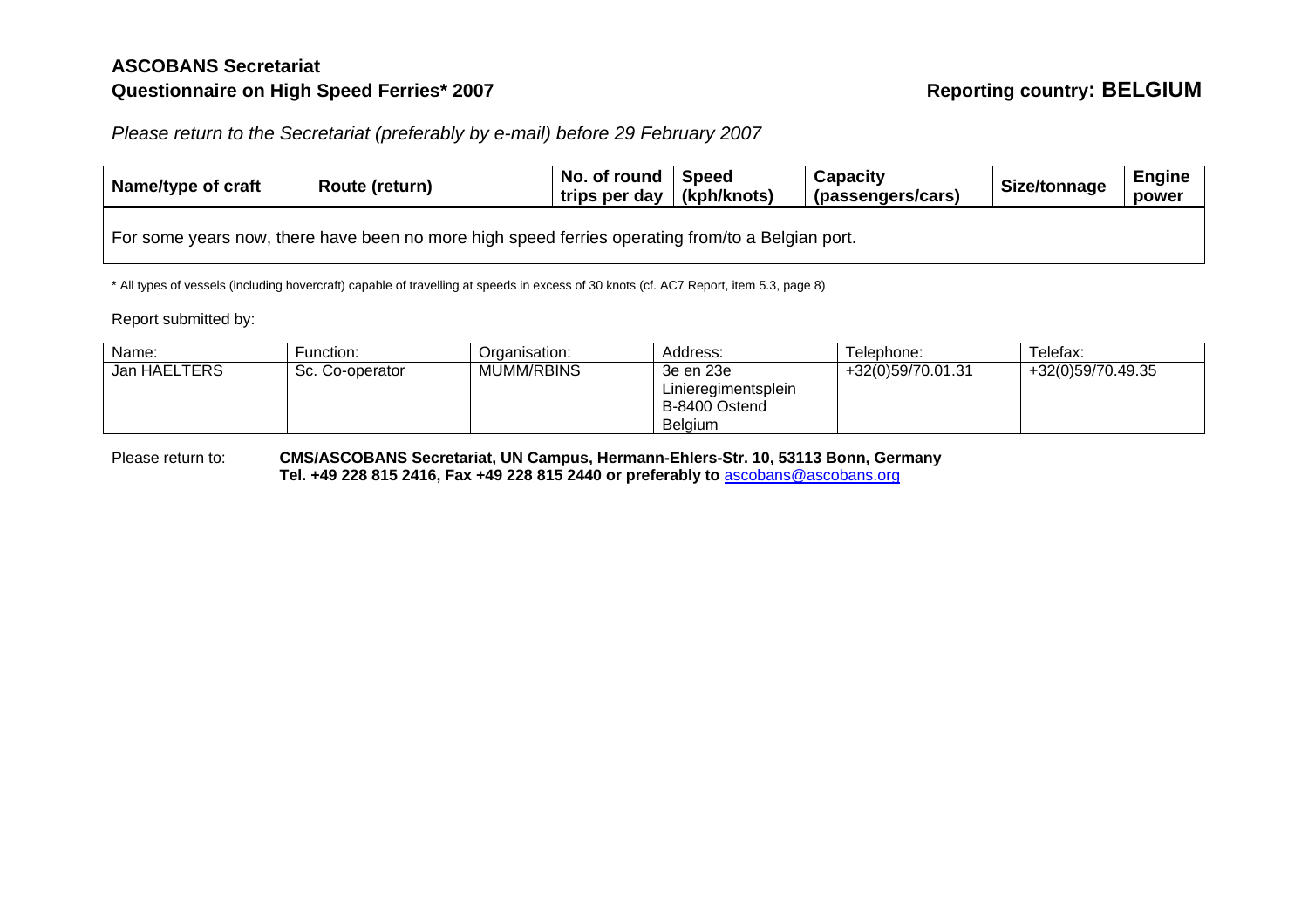ROYAL BELGIAN INSTITUTEOF NATURAL SCIENCES

MANAGEMENTUNITOF THE NORTH SEA MATHEMATICAL MODELS (MUMM)

SECTION 15 MARINE ECOSYSTEM MANAGEMENT



# Shipping traffic in Belgian waters

Report to ASCOBANS, 2007

Jan Haelters & Joan Backers MUMM/RBINS

> MUMM 100 Gulledelle B–1200 Brussels Belgium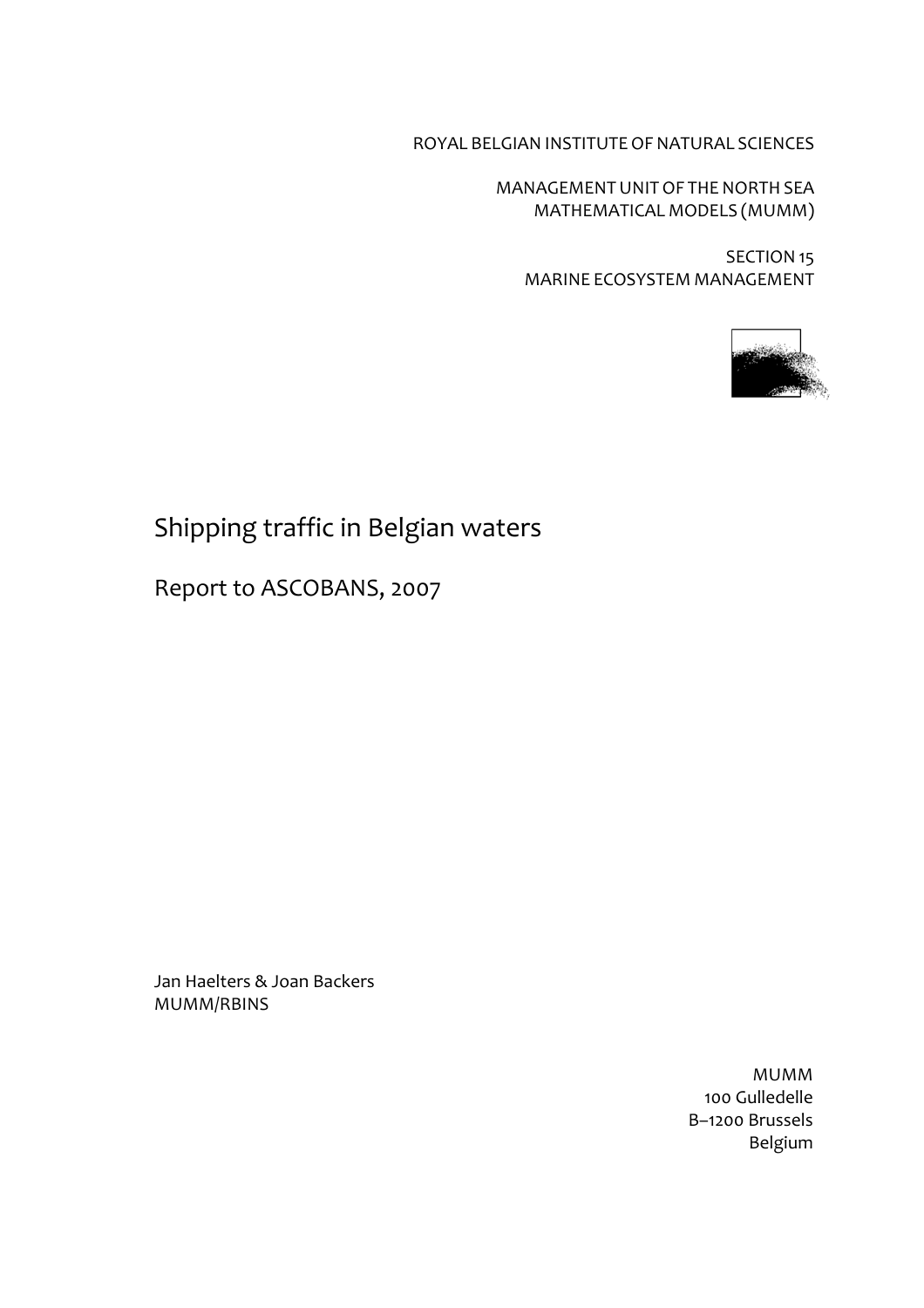# **Shipping traffic in Belgian marine waters**

### **1. Shipping in Belgian waters**

The southern North Sea has a very dense shipping traffic, with the Traffic Separation System (TSS) through the Dover Strait having amongst the densest shipping traffic in the world. Through this TSS approximately 150.000 shipping movements (excluding leisure craft and fishing vessels) occur per year (or 400 per day), with an additional 600 ships crossing this TSS daily (data from Goffin *et al*., 2007). Towards the east of the Dover Strait TSS, and continuing from it, lies the Noordhinder TSS. All the eastbound shipping in this TSS, and part of the westbound shipping crosses the Belgian EEZ (figure 1). Most of this traffic is 'transit' traffic, not bound for any Belgian port. Therefore an analysis of data on the density or the numbers of ships in waters under Belgian jurisdiction is not straightforward.



**Figure 1**: Shipping lanes in waters under Belgian jurisdiction. Large ships are bound by these shipping lanes; smaller ships with a more limited draught can navigate outside these lanes.

## **2. Shipping traffic to and from Belgian seaports**

Below two tables are given. Table 1 gives an overview of the ships arriving/departing from the most important Belgian seaports in 2005 (from Merckx & Neyts, 2006). This gives an idea of the number of ships (excluding fishing vessels and leisure craft) present at one time in Belgian waters, and having a Belgian port of call or origin. Table 2 indicates the origin of goods arriving in those ports, and the destination of the goods departing from them (from Merckx & Neyts, 2006). The tables give an idea of the level of the marine (merchant and passenger) links of Belgium within Europe, and across continents.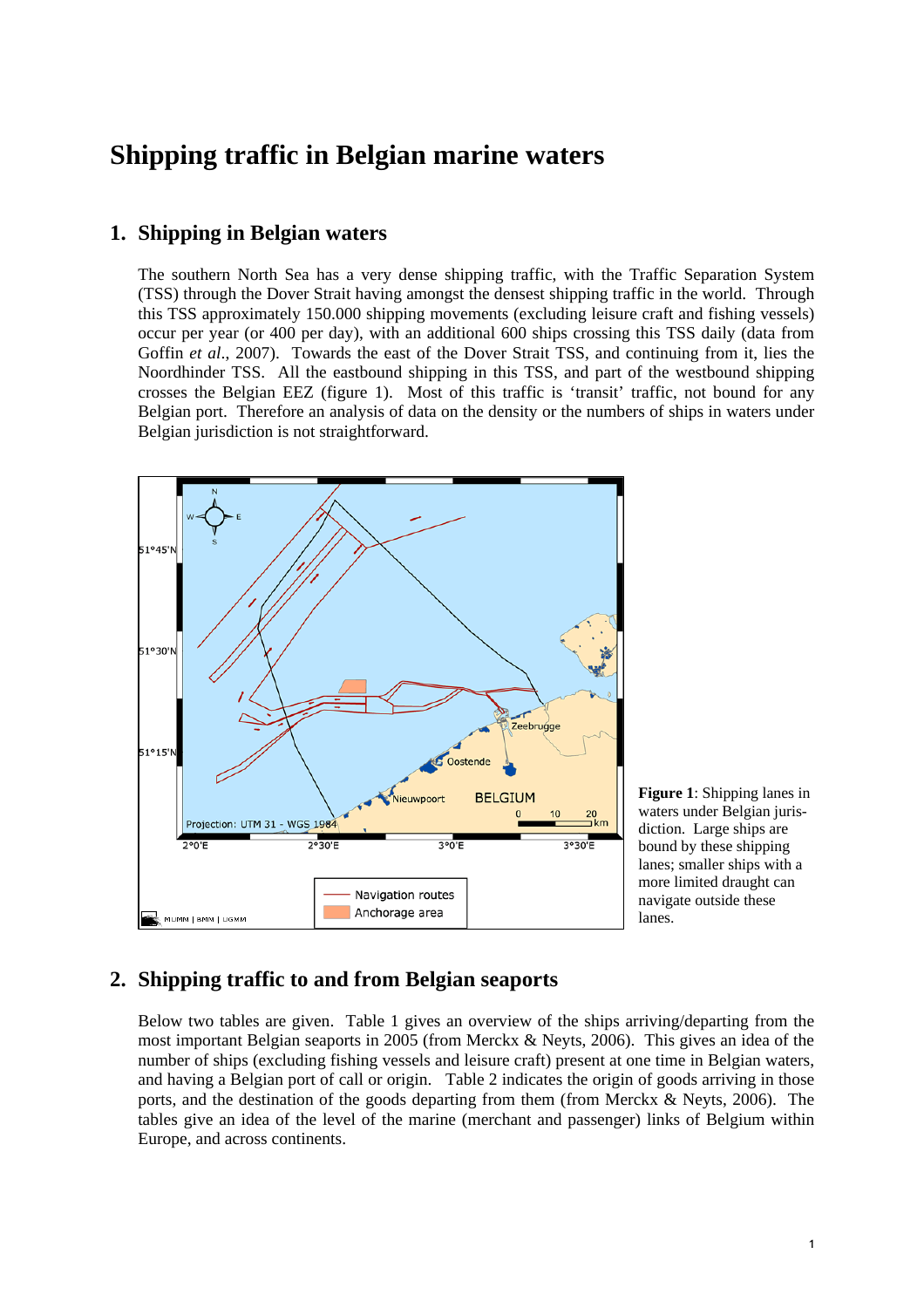|                                          | Antwerpen | Gent     | <b>Zeebrugge</b> | <b>Oostende</b> |  |
|------------------------------------------|-----------|----------|------------------|-----------------|--|
| Number of ships arriving                 | 14,195    | 2,794    | 8,555            | 4.843           |  |
| Total GT (in M GT)                       | 259.1     | 30.2     | 83.67            | 35.5            |  |
| Average size of ships (GT)               | 16.257    | 10,795   | 9.778            | 7,330           |  |
| Number of passengers (ferry)             |           | $\theta$ | 702,486*         | 214,794*        |  |
| Number of cruise ships                   | $\Omega$  | 0        | 53               | 18              |  |
| Number of passengers (cruise ships)      |           |          | 128,977          | 7,651           |  |
| * Exclusively between Belgium and the UK |           |          |                  |                 |  |

**Table 1**: Overview of the number of merchant and cruise ships arriving in Belgian marine ports in 2005 (Merckx & Neyts, 2006).

**Table 2**: Data (where available) on the origin and the destination of goods (calculated on the weight) in 2005 (Merckx & Neyts, 2006).

|                                                                              | Antwerpen | Gent | <b>Zeebrugge</b> | <b>Oostende</b> |
|------------------------------------------------------------------------------|-----------|------|------------------|-----------------|
| Origin of goods                                                              |           |      |                  |                 |
| Europe                                                                       | 37%       | 31%  | 63%              | 99%**           |
| North-America                                                                | 15%       | 16%  |                  |                 |
| South-America                                                                | 10%       | 36%  |                  |                 |
| Asia                                                                         | 20%       | 7%   | 11%              |                 |
| Africa                                                                       | 15%       | 7%   | 12%              |                 |
| <b>Destination of goods</b>                                                  |           |      |                  |                 |
| Europe                                                                       | 28%       | 81%  | 73%              | 99%             |
| North-America                                                                | 19%       | 11%  | 3%               |                 |
| South-America                                                                | 0%        | 1%   |                  |                 |
| Asia                                                                         | 33%       | 1%   | 15%              |                 |
| Africa                                                                       | 10%       | 6%   | 2%               |                 |
| ** Predominantly UK; 17% originates from sand and gravel extraction offshore |           |      |                  |                 |

# **3. Using AIS data to estimate shipping density**

The Automatic Identification System (AIS) used on board ships was originally developed as an aid for Vessel Traffic Services (VTS), by using VHF channel 70. Shortly after its development, it was taken on board by the International Maritime Organisation (IMO) and extended towards a universal system working with VHF channels 87B en 88B. Every AIS system on board a ship has its own Maritime Mobile Service Identity (MMSI) code, that exists of 8 or 9 numbers.

An AIS system on board a ship consists of one transmitter, and one or two receivers. The system can send information (such as name of the ship, type of ship, size, call sign, position, speed, heading,...), and receive similar information from surrounding vessels. Transmission intervals depend on the speed of the ship and course changes. The intervals range from every 6 minutes for static ships, to every 2 seconds for ships with a speed of 23kts or more, or 14 kts or more when changing course. AIS systems are required on board of most ships, and from from the  $1<sup>st</sup>$  of July onwards on all ships larger than 300 GT. For more information on AIS, see http://www.aislive.com.

With respect to the request by ASCOBANS to collect shipping data from national waters, a short investigation was made into the usefulness of AIS data. MUMM has at its offices at Ostend an AIS receiver. In a year time, over 150.000.000 (150 million) records of over 4.500 different ships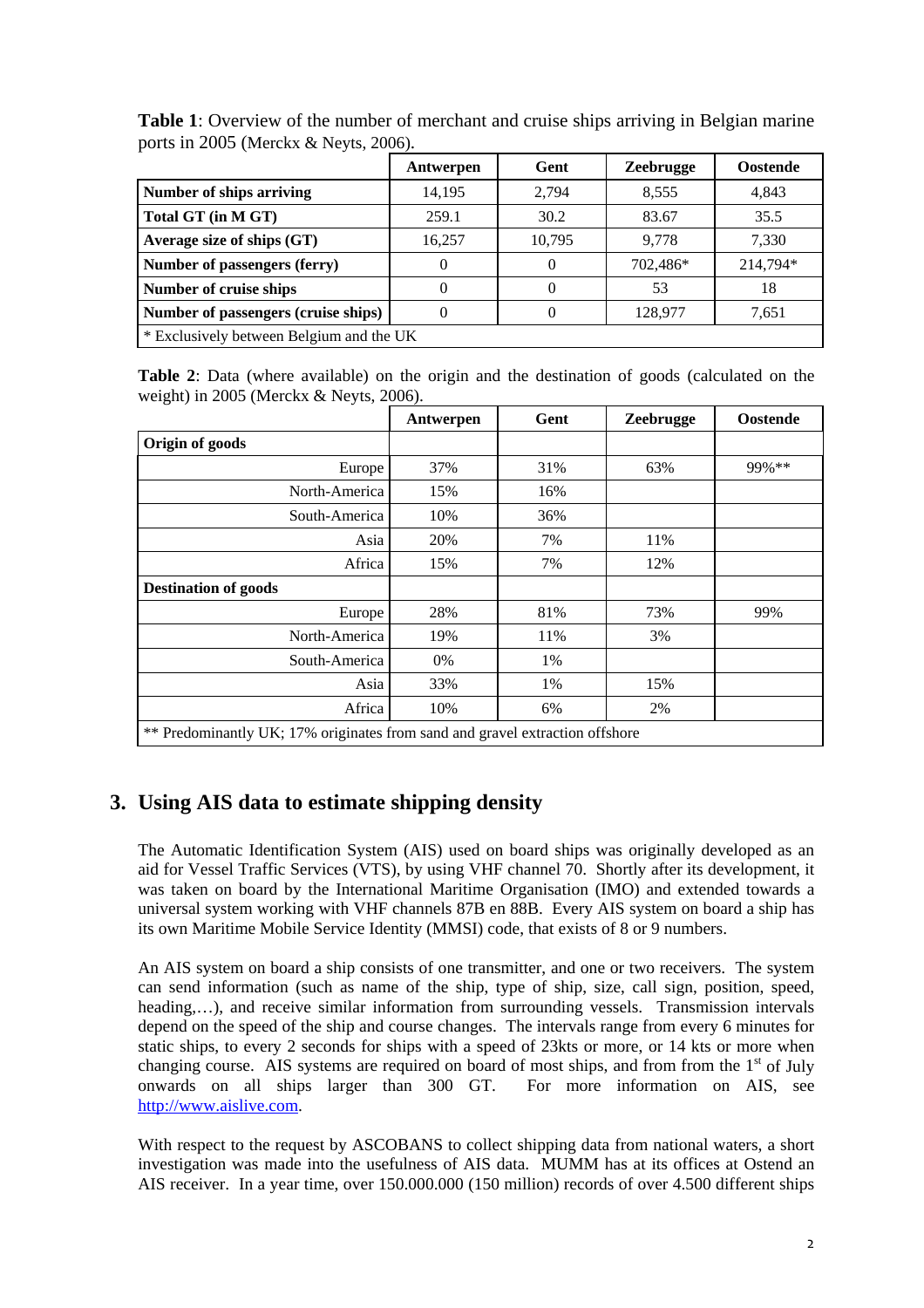were collected of ships navigating in part of the southern North Sea and eastern Channel. An illustration of the amount of information collected in just 3 hours time (information collected from the oceanographic vessel Belgica) is given in figure 2 (from Backers, 2005).



**Figure 2:** AIS data collected in 3 hours time by the BELGICA (ship's position indicated on the map); the green, red and blue lines represent respectively the tracks of ships equipped with AIS during the first, second and third hour of recording (from Backers, 2005).

In figure 2 the shipping lanes can be clearly distinguished. In 3 hours time AIS signals were received from 324 vessels, and 96.594 (valid) records were kept after filtering. The traffic not related with a Belgian port is obvious. In the southern part of the map tracks of cross-channel ferries are visible. An ad hoc image of the presence of ships transmitting AIS data is given in figure 3. It was recorded on board the Belgian pollution control aircraft OO-MMM.



**Figure 3:** Ad hoc AIS image of the presence of ships in the southern North Sea and eastern Channel, as recorded from the aircraft OO-MMM on 17 January 2008, 12:15h UTC. The green/blue triangles indicate ships transmitting an AIS signal (the signals include their heading); for some ships the MMSI code is given, for others the name of the ship. The position of the aircraft is approximately 12 NM off the (shore) border between France and Belgium.